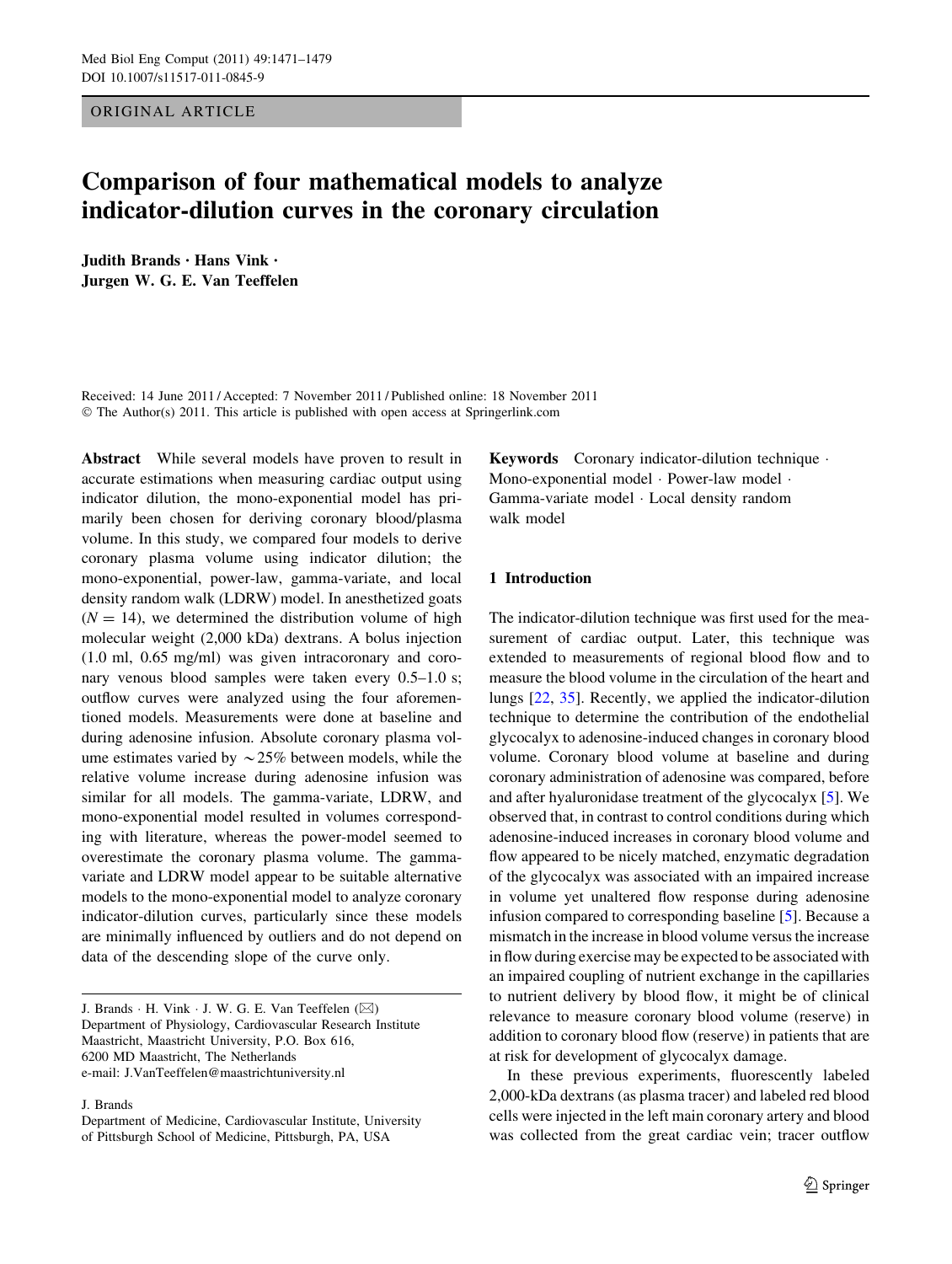curves were constructed for determination of the mean transit time (MTT) of both tracers, and, together with the measured coronary blood flow, ultimately coronary blood volume. Blood samples were taken every 0.5 s, resulting in a limited amount of data on the descending part of the curve before the onset of recirculation. Because of this, the indicator-dilution curves were analyzed using a local density random walk (LDRW) model, rather than the commonly used mono-exponential model, since it requires less data of the descending slope of the curve. Using the LDRW model, coronary blood volumes of 18.9  $\pm$  1.1 ml/100 g heart tissue were derived at baseline, while the volumes during adenosine infusion were increased to  $33.2 \pm 5.3$  ml/100 g. After hyaluronidase, the volume was  $26.3 \pm 2.7$  ml/100 g in control and 33.9  $\pm$  6.8 ml/100 g during adenosine infusion, indicating an impaired ability for adenosine to recruit blood volume. In this study, we wanted to know how the used model contributed to the calculated volumes.

Although, the LDRW fit has been recognized in the past for the fit of indicator-dilution curves, e.g., for determination of cardiac output  $[26]$  $[26]$  $[26]$ , this model has not been used for the fit of coronary indicator-dilution curves so far. With respect to the coronary circulation, the mono-exponential fit has typically been used, and the following volumes have been reported: 9.4–14.8 ml/100 g tissue at perfusion flows of 40–220 ml/min/100 g in the study of Ziegler and Goresky [\[33](#page-8-0)] and 15.6 ml/100 g in the studies of Hirsche and Lochner [\[11](#page-8-0)] as well as Morgenstern et al. [\[27](#page-8-0)]. The gamma-variate and LDRW fits, could, however, be more suitable for coronary volume estimations since the parameters of these models are based on the ascending and descending slope of the data curve, while the mono-exponential model is solely based on a selection of the descending slope. The power-law [\[1](#page-7-0)], also based only on part of the descending slope, has in one previous study been applied to measurements of water washout in isolated hearts. Although, the results were very promising, the model has never been applied to an intravascular tracer in an in situ setup. In this study, we, therefore, decided to compare a selection of these 4 indicator-dilution models to our experimental data, to determine what the influence of the model used is on the outcome of our coronary blood volume estimations and which of these four models is best suitable (based on practicability and signal-tonoise ratio) to fit tracer outflow curves when measuring coronary volumes using the indicator-dilution technique.

## 2 Methods

## 2.1 General surgery and anesthesia

All procedures and protocols were approved by the animal care and use committee of Maastricht University. The investigations described were conformed with the Guide for the Care and Use of Laboratory Animals. The data being analyzed in this study was from experiments on adult female goats of 18–28 kg ( $N = 14$ ) in which adenosineinduced increases in coronary blood volume were measured. They included  $N = 6$  experiments presented and described in our previous study [[5\]](#page-7-0). In short, after a left thoracotomy, the great cardiac vein was cannulated via the azygos vein to obtain coronary venous blood samples. Subsequently, the left carotid artery was cannulated and a stainless steel Gregg cannula was inserted in the aorta via a purse string. The Gregg cannula was ligated into the left main coronary artery, without disrupting the coronary flow. Coronary perfusion was controlled using a roller pump perfusion system (total volume 110 ml) [\[30](#page-8-0)], see Fig. [1.](#page-2-0) The perfusion pressure  $(P_{\text{perf}})$  was measured at the tip of the Gregg cannula. An inline flow probe (6 mm Transonic flowprobe, Transonic Systems Inc.) was interpositioned into the perfusion line of the perfusion system to measure coronary blood flow  $(Q<sub>perf</sub>)$ . The femoral blood pressure  $(P_{\text{fem}})$ , left ventricle pressure  $(P_{\text{IV}})$ ,  $P_{\text{perf}}$ ,  $Q_{\text{perf}}$ , and heart rate (HR, determined from  $P_{1v}$ ) were stored on a personal computer for off-line analysis (IDEEQ 250 Hz, IDEE). At the end of the experimental procedures a battery was placed on the heart to induce ventricular fibrillation. At the end of the experiment, the left main coronary artery was injected with a mixture of gelatin and white paint (latex) at 37°C. After cooling, the colored tissue could be dissected and weighed.

### 2.2 Experimental protocol

After surgery, the preparation was allowed to equilibrate for 30 min. In each animal, the distribution volume of the plasma tracer FITC-labeled dextrans with a molecular weight (MW) of 2,000 kDa (Dex-2000, Sigma-Aldrich, 0.65 mg/ml) was measured using the indicator-dilution technique. A bolus injection of tracer (1.0 ml) was given by hand into the left main via the perfusion pressure catheter at the tip of the Gregg cannula. The catheter in the great cardiac vein was connected to a roller pump enabling coronary venous blood to be collected at a rate of 24.2 ml/ min (205S Watson Marlow), the total volume of the sampling system was 4 ml. Blood was sampled in consecutive 1.5 ml tubes at intervals of 0.5–1 s for 50 s; the first 10 and last 20 samples were taken at an interval of 1 s, while the 40 samples in between, where the major part of the indicator-dilution curve is expected, were taken every half a second. Therefore, a total of 70 samples per volume measurement were obtained after the tracer injection. Blood was subsequently centrifuged, and plasma Dex-2000 concentration was analyzed using fluorometry (Victor3; Perkin Elmer). In 12 experiments, the measurement was repeated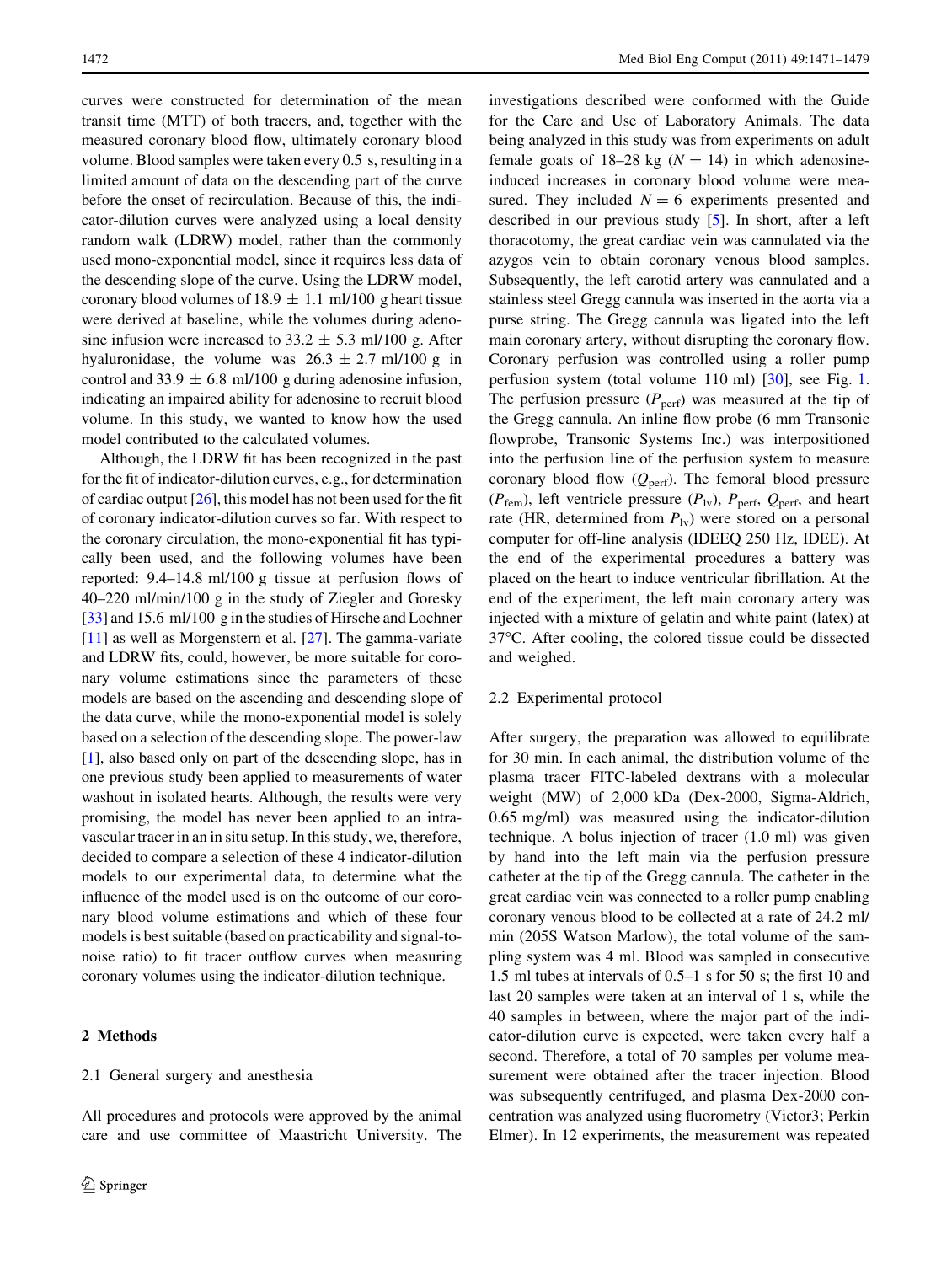<span id="page-2-0"></span>

Fig. 1 Arterial coronary perfusion system. Blood collected from the left carotid artery was heated and filtered, and circulated with a roller pump via a reservoir into the left main coronary artery. Blood level and pressure in the reservoir were kept constant. Perfusion pressure  $(P_{\text{perf}})$  was measured at the tip of the Gregg cannula. An inline flow probe was interpositioned into the perfusion system to measure coronary blood flow  $(Q_{\text{perf}})$ 

during intracoronary adenosine infusion ( $0.47 \pm 0.03$  mg/ kg/h), to detect imposed changes in coronary plasma volume by this vasodilator.

## 2.3 Data analysis

Analysis of the samples resulted in 70 coronary venous plasma dextran concentrations over time per coronary volume measurement. All measured data were corrected for the background value (average value of the first three samples) and the transfer function,  $h(t)$ , was obtained by dividing the measured concentration (mg/ml) times the carrier (plasma) flow (ml/s) by the amount that was injected (mg). Plasma flow was determined from coronary blood flow and hematocrit. The Dex-2000 transfer curves were fitted with four different models using Matlab<sup>®</sup> (the MathWorks, Inc., Natick, MA).

#### 2.4 Models based on the descending slope

The mono-exponential [[9,](#page-8-0) [10\]](#page-8-0) and power-law model [\[1](#page-7-0)] are solely based on information obtained from a selection of the descending part of the transfer curve. The monoexponential function assumes an exponential outflow of the tracer and the power-law function assumes that the outflow can be approached as being a fractal process. For the mono-exponential model, the logarithm of the transfer function was taken, while for the power-law model, both

the logarithm of the transfer function and time were required. To obtain the model parameters, a straight line, using robust linear regression, was drawn through the data from one point above 70% up to 30% [\[12](#page-8-0)] of the peak height on the descending slope of the transfer function (Fig. [2a](#page-3-0)–d). Subsequently, for the mono-exponential model, the curve was fitted, from one point above 70% of the peak height forward, according to Eq. 1.

$$
h(t)_{\exp} = e^a e^{bt} = A e^{bt}.\tag{1}
$$

The transfer function according the power-law was fitted using Eq. 2.

$$
h(t)_{\rm PL} = B\alpha t^{-\alpha - 1}.\tag{2}
$$

2.5 Models based on both ascending and descending slope

The gamma-variate model  $[21, 26]$  $[21, 26]$  $[21, 26]$  $[21, 26]$  and LDRW model  $[3, 26]$  $[3, 26]$  $[3, 26]$ [26](#page-8-0)] take, in addition to the descending part, the ascending part and peak of the curve into account as well. Fitting the transfer function by the gamma-variate model was done by using Eq. 3.

$$
h(t)_{\gamma} = h_{\max}(t_{\max} - t_0)^{-\beta} e^{\beta} (t - t_0)^{\beta} e^{\frac{-\beta(t - t_0)}{(t_{\max} - t_0)}}.
$$
 (3)

The parameters ( $h_{\text{max}}$ , the maximal value of  $h(t)$ ,  $t_{\text{max}}$ , the time at which  $h(t)$  is at maximum,  $t_0$ , the delay time from  $t = 0$  to the time the function begins, and  $\beta$ , a free parameter) in Eq. 3 are independent of each other [[21\]](#page-8-0) meaning that one parameter can change without having an influence on any of the other parameters. The LDRW model is described by Eq. 4,

$$
h(t)_{\text{LDRW}} = \frac{m}{\mu \theta} e^{\lambda} \sqrt{\frac{\lambda \mu}{2\pi (t - t_0)}} e^{-\frac{\lambda}{2} \left(\frac{(t - t_0)}{\mu} + \frac{\mu}{(t - t_0)}\right)}.
$$
(4)

and the parameters are defined as,  $m$  is the mass of the injected tracer,  $\mu$  is the transit time of the median indicator particle,  $\theta$  is the flow of the carrier,  $\lambda$  being a dimensionless parameter equal to the ratio between convection and diffusion in the dilution system (related to the skewness or asymmetry of the curve), and  $t_0$  represents the zero time of the distribution [[25,](#page-8-0) [26](#page-8-0)].

To prevent that the fitting based on these models converges into local minima, we used multiple linear regression as described by Mischi et al. [[25\]](#page-8-0). Data between 5% of the peak height on the ascending slope up to 30% of the maximum peak value on the descending slope of the transfer function curve were compared with the data obtained from the model [\[24](#page-8-0), [26\]](#page-8-0), Fig. [2](#page-3-0)e–h. To determine how well the fit of the gamma-variate and LDRW models corresponded with the transfer function, the determination coefficient  $(R^2)$  was calculated over the selection used to determine the model parameters.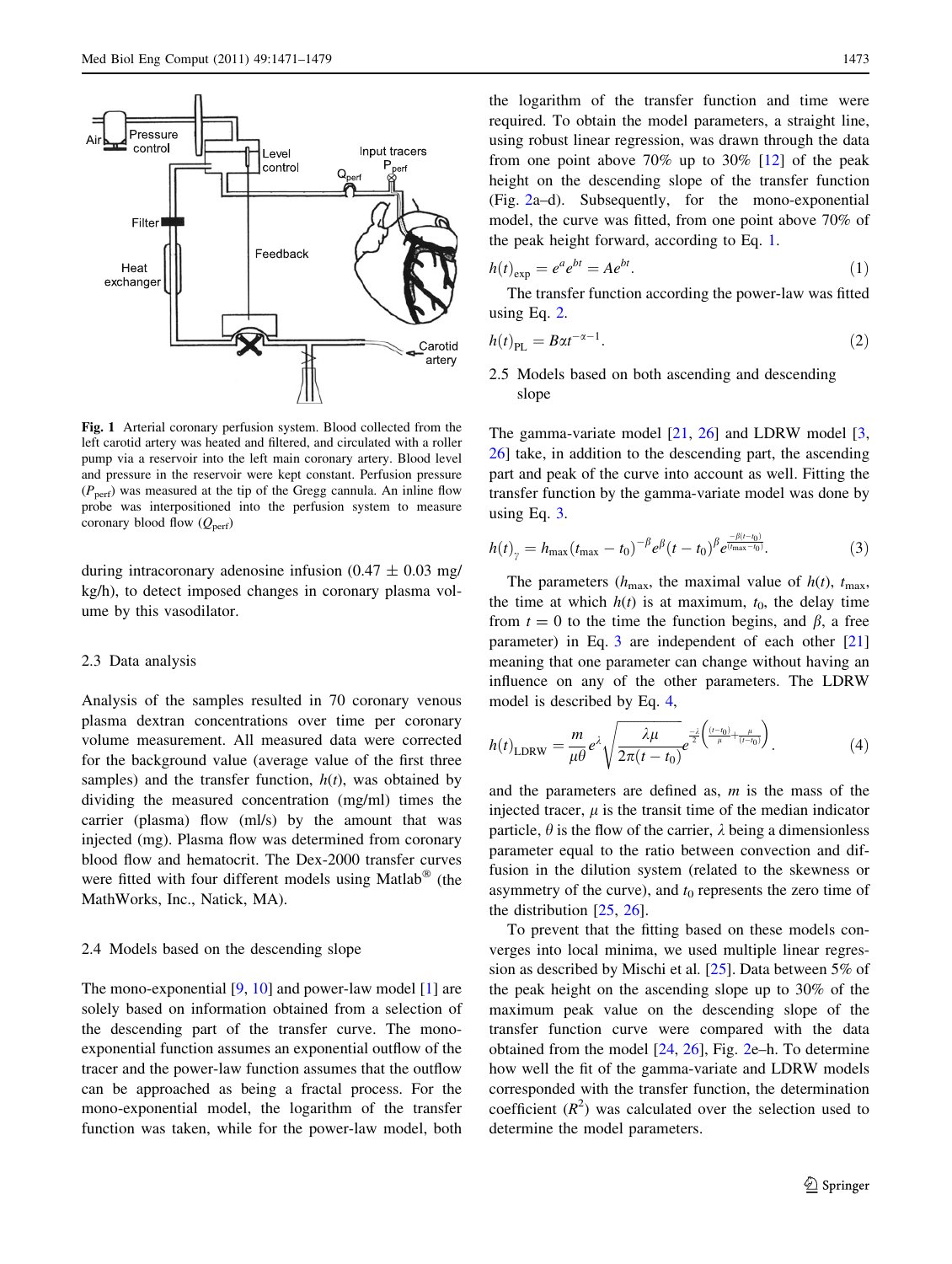<span id="page-3-0"></span>Fig. 2 Two examples (left and right) of a transfer function fitted with the four different models a, b mono-exponential, c, d power-law, e, f gammavariate, and g, h LDRW model. The measured data is indicated by the open circle and gray line, the black lines are fitted curves based on the data one point above 70 up to 30% of the height of the peak on the descending slope of the transfer function  $(a-d)$  and all data up to 30% of the peak height on the descending slope of the transfer function  $(e-h)$ . The data used by the models are marked by closed squares. Data not yet corrected for the transit time of the sampling catheter (9.9 s)



The quality of the fit in correspondence with the transfer function was evaluated by measuring the difference between fit and data for that part of the curve that was fitted by all four models. To do so, the area under the curve from one point above 70% of the peak height on the descending slope forward was calculated and expressed as percentage of the area under the curve of the coronary transfer function Area<sub>fit</sub>  $\left(\frac{\text{Area}_{\text{fit}}}{\Delta \text{ real}} \times 100\% \right).$ 

$$
\left(\frac{\text{Area}_{\text{fit}}}{\text{Area}_{\text{transfer}}} \times 100\%\right)
$$

## 2.6 Calculation of coronary plasma volume

Using the data from the fitted curve the MTT was calcu-lated according to Eq. 5 [[22,](#page-8-0) [25](#page-8-0)], in which  $C(t)$  is the fitted Dex-2000 outflow concentration.

$$
MTT = \frac{\int tC(t)dt}{\int C(t)dt}.
$$
\n(5)

The MTT of the tracer was corrected for the volume of the sampling catheter by subtraction of the sampling transit time (9.9 s), i.e., dividing the sampling catheter volume (4 ml) by the sampling flow (24.2 ml/min). Multiplying the corrected MTT with the tracer carrier flow (plasma flow) gave the distribution volume of the tracer [[22\]](#page-8-0).

## 2.7 Statistics

Differences in MTT, volume, area under the curve and, for the gamma-variate and LDRW model, the determination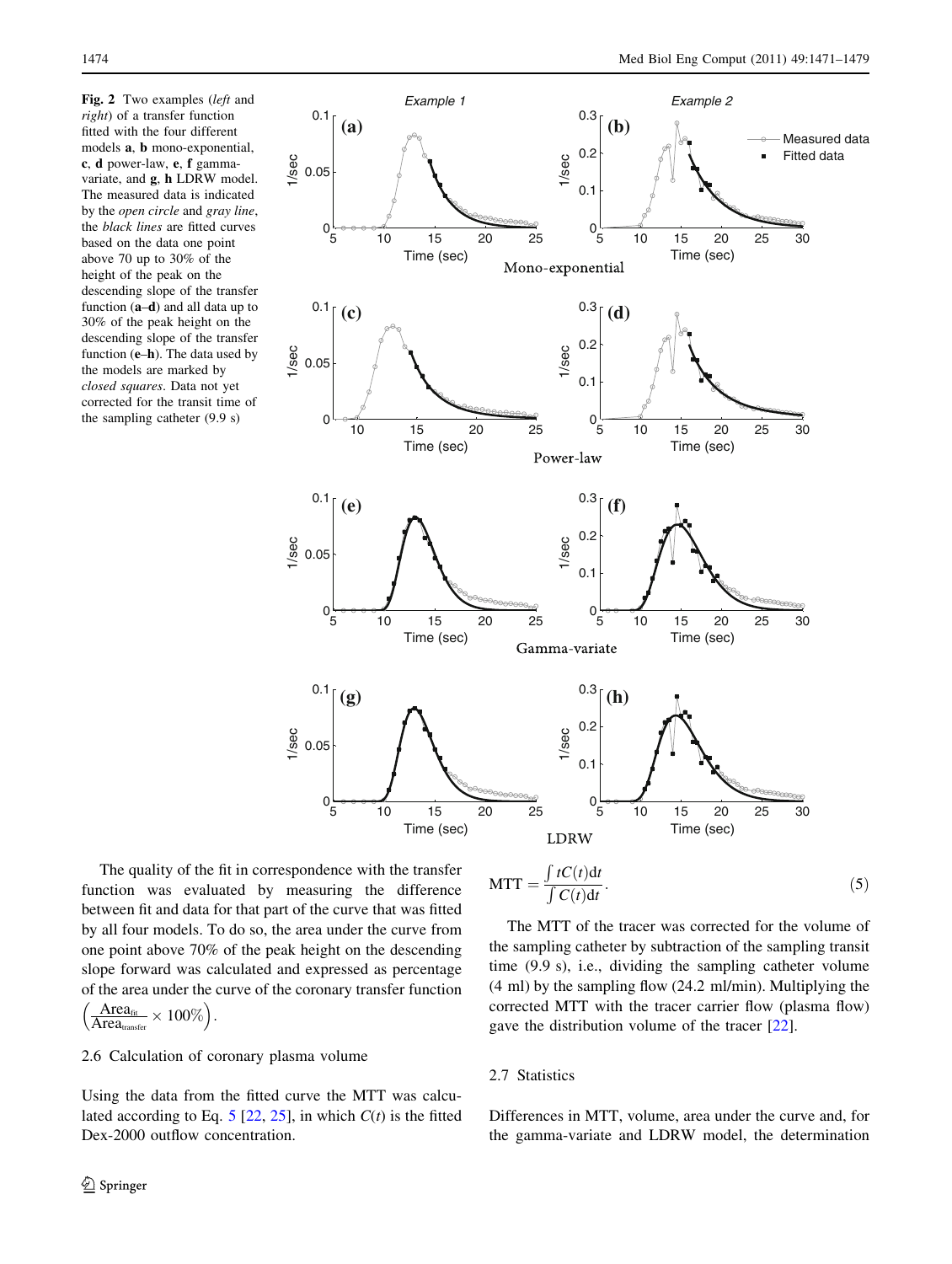<span id="page-4-0"></span>coefficient were tested between the four models using a t test, for both conditions (i.e., baseline and adenosine). In addition, differences between data obtained at baseline and during adenosine infusion were tested using a t test as well. Results were considered statistically significant with  $P < 0.05$ . Summary data are reported as mean  $\pm$  SEM.

# 3 Results

Hemodynamic parameters of the measurements are presented in Tables 1 and 2. During the infusion of adenosine in the left main coronary artery  $Q_{\text{perf}}$  was significantly increased, in spite of the fact that the perfusion pressure was reduced ( $P \lt 0.05$ ). The prevailing flows differed substantially between experiments (range 63.5–424.6 ml/min/ 100 g at baseline and 236.0–539.5 ml/min/100 g during adenosine infusion). These flows were associated with an estimated time of onset of recirculation, determined from the volume of the perfusion system (110 ml) divided by the coronary flow, of 42.6  $\pm$  5.5 s, with a range of 20.7–95.5 s, at baseline and  $22.7 \pm 1.9$  s (range 13.3–33.4 s) during adenosine infusion.

Figure [2](#page-3-0) shows two examples of transfer functions obtained during baseline conditions, and the way they are fitted by the four models, i.e., the mono-exponential (a, b), power-law (c, d), gamma-variate (e–f), and LDRW (g, h) model. Two differences are evident when comparing the results of the mono-exponential and power-law model versus the results of the gamma-variate and LDRW model. First, the difference in descending slopes of the curves. The gamma-variate and LDRW model derived fits appear to have a steeper descending slope than their transfer functions (see Fig. [2e](#page-3-0)–h), while this difference was less for the models solely based on the descending slope. Nevertheless, the tail of all four models is below the actual measured data, as represented by the area under curve of the fitted data as percentage of area under coronary transfer curve in Fig. 3. Second, the fits by the mono-exponential and power-law model were found to contain more irregularities

**Table 1** Hemodynamic parameters (mean  $\pm$  SE)

|                                           | Baseline $(N = 14)$ | Adenosine $(N = 12)$ |
|-------------------------------------------|---------------------|----------------------|
| $P_{1v}$ (mmHg)                           | $114.8 \pm 11.4$    | $114.5 \pm 11.2$     |
| $P_{\text{fem}}$ (mmHg)                   | $94.7 \pm 12.5$     | $87.7 \pm 11.8$      |
| $Q_{\text{perf}}$ (ml/min/100g)           | $225.7 \pm 25.5$    | $388.4 \pm 27.2^*$   |
| $P_{\text{perf}}\left(\text{mmHg}\right)$ | $128.0 \pm 4.0$     | $93.6 \pm 4.7*$      |
| HR (BPM)                                  | $132.1 \pm 7.5$     | $129.7 \pm 8.7$      |
| Htc (venous) $(\%)$                       | $23.3 \pm 2.1$      | $22.5 \pm 1.9$       |
|                                           |                     |                      |

Values are mean ± SE

\* Significant from baseline measurement ( $P < 0.05$ )

## **Table 2** Accuracy of the fits (mean  $\pm$  SE)

| Model         | Determination coefficient |                 |
|---------------|---------------------------|-----------------|
|               | <b>Baseline</b>           | Adenosine       |
| Gamma-variate | $0.97 \pm 0.01$           | $0.94 \pm 0.02$ |
| <b>LDRW</b>   | $0.97 \pm 0.01$           | $0.94 \pm 0.02$ |

Values are mean  $\pm$  SE



Fig. 3 The area under the curve from one point above 70% of the peak height on the descending slope forward normalized to the area under the curve of the measured data at baseline (a) and during adenosine infusion (b).  $*P < 0.05$  compared to all other models,  $\Delta t$ <sup>+</sup> $P$  < 0.05 compared to the power-law and gamma-variate model,  $p^*P < 0.05$  compared to the power-law and gamma-variate model

since they did not fit the entire (ascending and descending) curve (Fig. [2](#page-3-0)b, d).

For one experiment during adenosine infusion there were not enough data points on the selected part of the descending slope of the transfer function to perform robust regression. This experiment was, therefore, not included in the further comparisons of MTT and volume between the models. The derived MTTs of the experiments are given in Fig. [4.](#page-5-0) Compared to baseline, there was no change in MTT of all four models during adenosine infusion. The paired volume estimates (MTT times the coronary plasma flow) are shown in Fig. [5](#page-5-0). In line with the higher MTTs, the coronary plasma volume per 100 g heart tissue at baseline and during adenosine infusion determined using the power-law model were significantly larger than the volumes estimated using the other three models, while the mono-exponential modelderived coronary plasma volume was significant larger than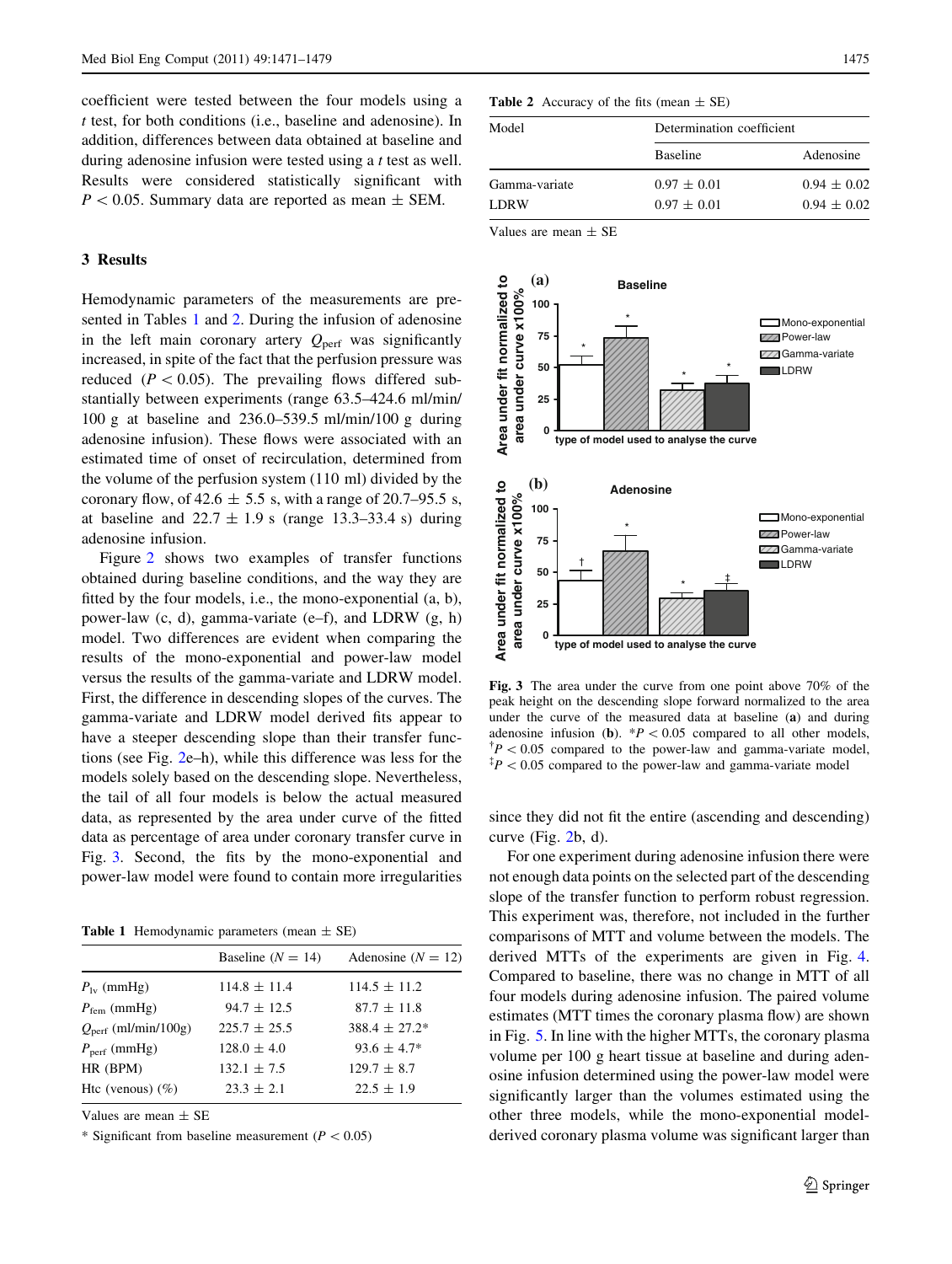<span id="page-5-0"></span>

Fig. 4 The derived MTT ( $N = 11$ ) for all four models at baseline (a) and during adenosine infusion (b).  $*P < 0.05$  compared to monoexponential, gamma-variate, and LDRW model,  $^{#}P$  < 0.05 compared to power-law, gamma-variate, and LDRW model,  $\frac{1}{2} P < 0.05$  compared to power-law and gamma-variate model,  $^{\dagger}P$  < 0.05 compared to gamma-variate model



Fig. 5 The derived coronary plasma volumes per 100 g heart tissue  $(N = 11)$  for all four models at baseline (a) and during adenosine infusion (b).  $*P < 0.05$  compared to mono-exponential, gammavariate, and LDRW model,  $\mu^*P < 0.05$  compared to power-law, gamma-variate, and LDRW model,  $^{1}P$  < 0.05 compared to powerlaw and gamma-variate model,  $^{\dagger}P$  < 0.05 compared to corresponding baseline measurement

those from the gamma-variate and at baseline from the LDRW model. During adenosine infusion, the estimated coronary plasma volume was equally increased ( $P < 0.05$ ) for the mono-exponential, gamma-variate, and LDRW model, a 1.6 times increase in volume was measured. For the power-law model, there was a trend toward an increase in coronary plasma volume during adenosine infusion compared to baseline ( $P = 0.055$ ).

## 4 Discussion

In this study, four indicator-dilution models were compared for determination of coronary plasma volumes in the in situ goat heart. Significant differences in obtained MTTs and volumes were found between the models, illustrating the contribution of the used model in determination of coronary volume when using tracer dilution. However, when interested in relative changes during vasodilator infusion, the mono-exponential, gamma-variate, and LDRW model were equally suitable to detect a change in coronary plasma volume (baseline compared to adenosine,  $P < 0.05$ ). The relative increase in coronary plasma volume found using the power-law model was less conclusive ( $P = 0.055$ ). Our data suggest that, in addition to the contemporary monoexponential model, alternative models, such as the gammavariate and LDRW model, are well suited for the analyses of coronary indicator-dilution models, particularly in conditions of a limited sampling rate.

#### 4.1 Indicator-dilution technique

The theory and requirements of the indicator-dilution technique have been reviewed by Meier et al. [[22\]](#page-8-0) and Zierler [\[35](#page-8-0)]. Indicator dilution is based on the principle that the flow through a system or the volume of that system can be measured by injection of a known quantity of an indicator into the system and measuring its concentration over time at a specific point in the system (i.e., the indicatordilution curve). Using the indicator-dilution curve, the MTT, denoting the average time it takes for the indicator to travel from the point of injection to the point of sampling, can be derived. Multiplying the MTT with the indicator flow through the system, results in the distribution volume of the indicator. One important assumption, no recirculation, is normally violated in in vivo measurements. In this in situ study, we used a perfusion system with a relative large volume that delayed recirculation. The estimated moment of recirculation ranged from a minimum of 13.3 to a maximum of 95.5 s. The time it takes for the blood to circulate from the great cardiac vein (outflow of the heart) to the carotid artery (entrance of the perfusion system) was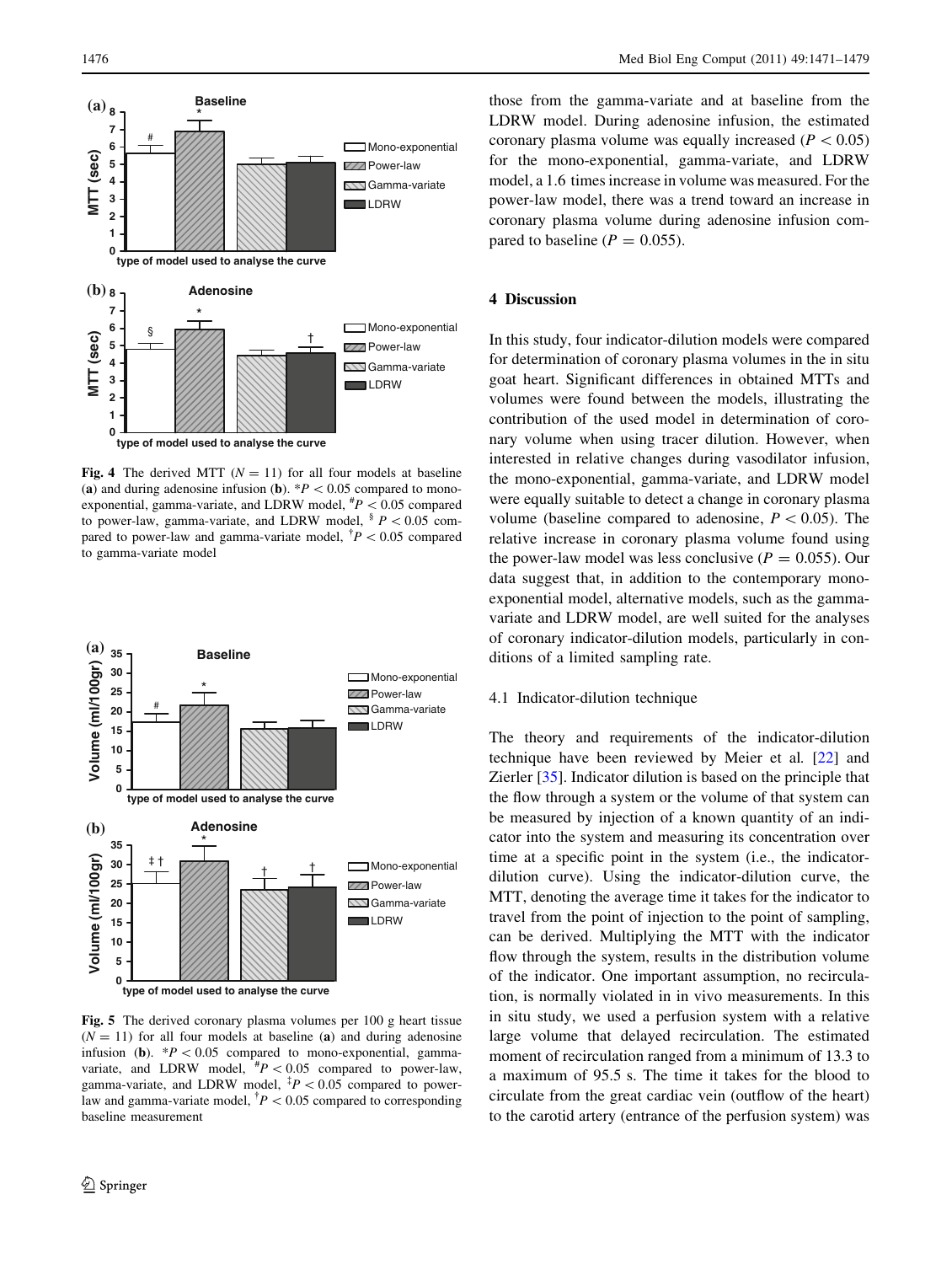not taken into account in these numbers. Recirculation (based on the perfusion flow and volume of the perfusion system:  $42.6 \pm 5.5$  s at baseline and  $22.7 \pm 1.9$  s during adenosine infusion) appeared in this study at least 5 s after the last sample that was selected for the determination of the model parameters (7.8  $\pm$  0.5 and 7.1  $\pm$  0.4 s at baseline and during adenosine infusion, respectively). Therefore, a contribution of recirculation to the fits can be neglected in this study.

## 4.2 Tail of the curve

All four models tested provided a fit through the data in which the tail of the curve was below the measured data. The power-law model provided fits corresponding best with the measured data (see Fig. [3](#page-4-0)) while the fits of the LDRW and in particular the gamma-variate model differed significantly more from the measured data (area of the fit was  $37.4 \pm 6.2$  and  $32.3 \pm 5.2\%$  of the area under the curve for the LDRW and gamma-variate model, respectively). As discussed in the previous paragraph, the difference between fit and data cannot be explained by recirculation of the tracer. A possible cause for the difference is the organ of interest, the coronary vasculature. Bassingthwaighte and coworkers [\[20](#page-8-0)] have studied indicator-dilution curves in single vessels, as well as in the coronary, renal, and pulmonary circulation. They suggested that the late, slowly decreasing tails observed when studying the coronary circulation, causing a difference between model and measured data, could only be explained by the coronary bed itself [[20\]](#page-8-0). For example, local arterial reversed flow with pulsatile intramyocardial tension development could cause changes in the tail of transfer curves that cannot be described accurately by any of the models. Mischi et al. [\[26](#page-8-0)] found in an in vitro setup and in patients (left and right ventricle) using the LDRW fit a much better agreement between the measured and estimated data, including the lower part of the curves, supporting the idea that the coronary bed, instead of the choice of model, may be an important contributor to the difference between model and measured data in this and previous studies. Therefore, it must be noted that a better fit of the tail of coronary indicator-dilution curves might not necessarily result in more accurate volume estimations.

Nevertheless, a steeper descending slope for the LDRW and gamma-variate model compared to measured data, although less than in the coronary vasculature, was also observed by Millard [\[24](#page-8-0)] and Thompson et al. [[31\]](#page-8-0), while Mischi et al. [[26\]](#page-8-0) showed that the estimated volume by these models provided underestimations for larger volumes (3.4 and 7.4% at a volume of 1,080 ml, for the gamma-

variate and LDRW model, respectively), in their in vitro and in vivo measurements for cardiac output.

### 4.3 Ascending slope

The gamma-variate and LDRW model fit and explain not only the descending part of the transfer curve but the ascending part of the curve, the peak, and the start of the descending slope of the transfer curve as well. As a result, these fits are less sensitive to noise and irregularities. Bogaard et al. [\[4\]](#page-7-0) found in their study that the results of the mono-exponential method were seriously affected by noise in the data, introducing a systematic error (overestimation of MTT) which considerably reduced the accuracy of this model. On the contrary, noise in the data did not have a significant effect on the outcome of the LDRW model in their study. In addition, the number of data points used for the fit is much larger for the gamma-variate and LDRW model compared to the mono-exponential and power-law model. Although, already one point above 70% of peak height was included to determine the model parameters, one of the experiments still lacked sufficient data to perform robust linear regression. Selection of less data, inevitable when no or a low volume perfusion system is used, seems, therefore, not an option for the mono-exponential and power-law model. In contrast, the gamma-variate and LDRW model require only few data points of the descending slope since these models take the ascending slope into consideration as well.

### 4.4 Coronary plasma volume

Certainly, based on our data it cannot be determined which model provides the most accurate volume estimations, particularly because a reliable in vitro setup of the coronary vasculature is not available for testing. A large range of coronary vascular volumes has been reported in the literature (4 up to 17.8 ml/100 g [[11,](#page-8-0) [18,](#page-8-0) [27](#page-8-0), [33](#page-8-0)]). The differences in reported values can be explained by the fact that either plasma or blood volume were measured, by differences in experimental conditions (in vivo  $[6, 11, 27, 33]$  $[6, 11, 27, 33]$  $[6, 11, 27, 33]$  $[6, 11, 27, 33]$  $[6, 11, 27, 33]$  $[6, 11, 27, 33]$  $[6, 11, 27, 33]$  $[6, 11, 27, 33]$  $[6, 11, 27, 33]$ , beating isolated hearts [[29\]](#page-8-0) or arrested isolated hearts [\[16](#page-8-0)– [18](#page-8-0)]) and the techniques used (histological measurements [\[8](#page-8-0)], the use of a silicone cast [\[16–18](#page-8-0)], and the dilution of specific blood or plasma indicators [\[6](#page-7-0), [11,](#page-8-0) [27,](#page-8-0) [33](#page-8-0)]). Our reported coronary baseline blood volume of 14–19 ml/ 100 g is in the range of coronary plasma volumes (from 11 up to 17.8 ml/100 g) [[11,](#page-8-0) [27](#page-8-0), [33](#page-8-0)] found in literature using indicator dilution. The measured volumes depend on perfusion pressure and coronary blood flow [[27\]](#page-8-0). In this study, we measured a baseline blood flow of  $225.7 \pm 25.5$  ml/ min/100 g. Whereas baseline coronary blood flows reported in anesthetized large animals in the literature are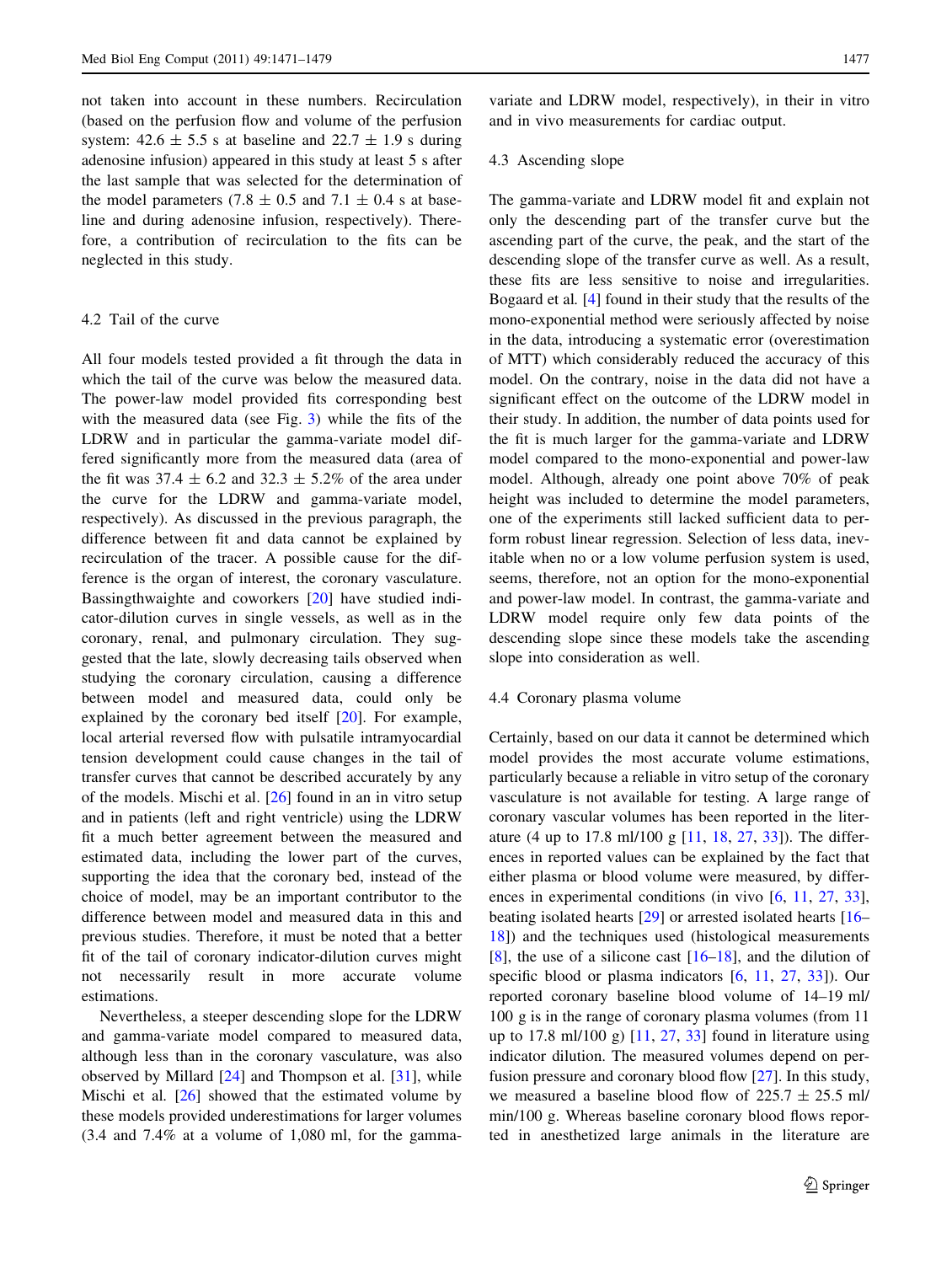<span id="page-7-0"></span>typically  $\sim$  100 ml/min/100 g [7], the higher flows in this study seem explained by a reduction in basal vasomotor tone of the resistance vessels due to the instrumentation of the heart, including the use of a perfusion system, and the relatively high HRs and perfusion pressures. The calculated MTTs, independent of the flow, are significantly lower than the MTT per 100 g heart tissue found by Ziegler and Goresky [\[33](#page-8-0)] in the dog heart, except for the power-law model. In their study, these investigators found a MTT of  $7.3 \pm 0.4$  s using exponential extrapolation of the data. In this study, we determined MTTs of  $5.6 \pm 0.5$ ,  $6.9 \pm 0.7$ ,  $5.0 \pm 0.4$ , and  $5.1 \pm 0.4$  s for the mono-exponential, power-law, gamma-variate, and LDRW model, respectively. The differences in MTT might be explained by species and experimental differences, such as a different anesthesia and perfusion system, as well as a different tracer used to determine coronary plasma volume. In this study, dextrans with a MW of 2,000 kDa were used while Ziegler and Goresky [\[33](#page-8-0)] used albumin, a tracer which has been suggested to not only distribute in the plasma but to access a part of the endothelial glycocalyx as well [[32\]](#page-8-0). It cannot be ruled out that the additional distribution in the glycocalyx compartment might have resulted in a pro-longed MTT and coronary plasma volume [\[32](#page-8-0)].

As far as we know, in the literature, there have been no reports of indicator dilution-based coronary volumes during maximal vasodilation using adenosine. We found that the relative increase in coronary plasma volume during adenosine infusion compared to baseline volume was not different for the mono-exponential, gamma-variate, and LDRW model, i.e., appeared to be model independent. A similar trend was observed for the power-law model. The 1.6 times increase in coronary plasma volume measured during adenosine infusion corresponds well with reported coronary volume increases during adenosine infusioninduced vasodilation measured using X-ray contrast enhancement (1.68-fold increase) [\[13](#page-8-0)] and myocardial radioactivity (1.75-fold increase) [6].

While this data show that increases in coronary plasma volume and flow occur concomitantly in response to adenosine infusion, we found in our previous study that these increases in coronary blood volume versus flow become uncoupled after enzymatic degradation of the endothelial glycocalyx [5]. These data indicate the importance of measuring coronary blood volume in addition to flow in humans that are at risk for glycocalyx degradation, i.e., patients with diabetes or hypercholesterolemia [[23,](#page-8-0) [28](#page-8-0)]. However, coronary blood volume measurements are currently not routinely applied in the clinic. Dye or radioactive labeling techniques and extensive catheterization cannot be used in humans or performed repeatedly to assess dynamic changes. Nevertheless, myocardial blood volume can be measured non-invasively in humans using

myocardial contrast echocardiography [\[14](#page-8-0)]; MRI and electron-beam CT have this potential as well. The latter two techniques have already been used in combination with indicator dilution for measurement of myocardial perfusion [2, [15,](#page-8-0) [19](#page-8-0), [34,](#page-8-0) [35](#page-8-0)], and to do so, a fit through the indicator concentration data is required, similar as for the volume measurement. Therefore, the comparison of the different models for fitting the indicator concentration data, as done in this study, is useful for the measurement of both coronary blood volume as well as perfusion.

In conclusion, when determining coronary blood or plasma volume using the indicator-dilution technique, the gamma-variate and LDRW model appear to be good alternatives to the mono-exponential model, with the advantage that these models take both ascending and descending slope of the curve into account (and therefore less data of descending slope is required), and are less sensitive to noise. A shortcoming of these models, however, appears to be that they tend to underestimate the tail of the indicator-dilution curve more than the mono-exponential and power-law model.

Acknowledgments The authors would like to thank Marion Kuiper, Anniek Lampert, Arne van Hunnik, Bart Eskens, and Hanneke Cobelens for their assistance. This study was supported by the Netherlands Heart Foundation [grant numbers 2005T073, 2003B181].

Conflict of interest None.

Open Access This article is distributed under the terms of the Creative Commons Attribution Noncommercial License which permits any noncommercial use, distribution, and reproduction in any medium, provided the original author(s) and source are credited.

#### References

- 1. Bassingthwaighte JB, Beard DA (1995) Fractal 15O-labeled water washout from the heart. Circ Res 77(6):1212–1221
- 2. Bell MR, Lerman LO, Rumberger JA (1999) Validation of minimally invasive measurement of myocardial perfusion using electron beam computed tomography and application in human volunteers. Heart 81(6):628–635
- 3. Bogaard JM, Smith SJ, Versprille A, Wise ME, Hagemeijer F (1984) Physiological interpretation of the skewness of indicatordilution curves; theoretical considerations and a practical application. Basic Res Cardiol 79(4):479–493
- 4. Bogaard JM, van Duyl WA, Versprille A, Wise ME (1985) Influence of random noise on the accuracy of the indicatordilution method. Clin Phys Physiol Meas 6(1):59–64
- 5. Brands J, Spaan JA, Van den Berg BM, Vink H, VanTeeffelen JW (2010) Acute attenuation of glycocalyx barrier properties increases coronary blood volume independently of coronary flow reserve. Am J Physiol Heart Circ Physiol 298(2):H515–H523
- 6. Crystal GJ, Downey HF, Bashour FA (1981) Small vessel and total coronary blood volume during intracoronary adenosine. Am J Physiol 241(2):H194–H201
- 7. Feigl EO (1983) Coronary physiology. Physiol Rev 63(1):1–205